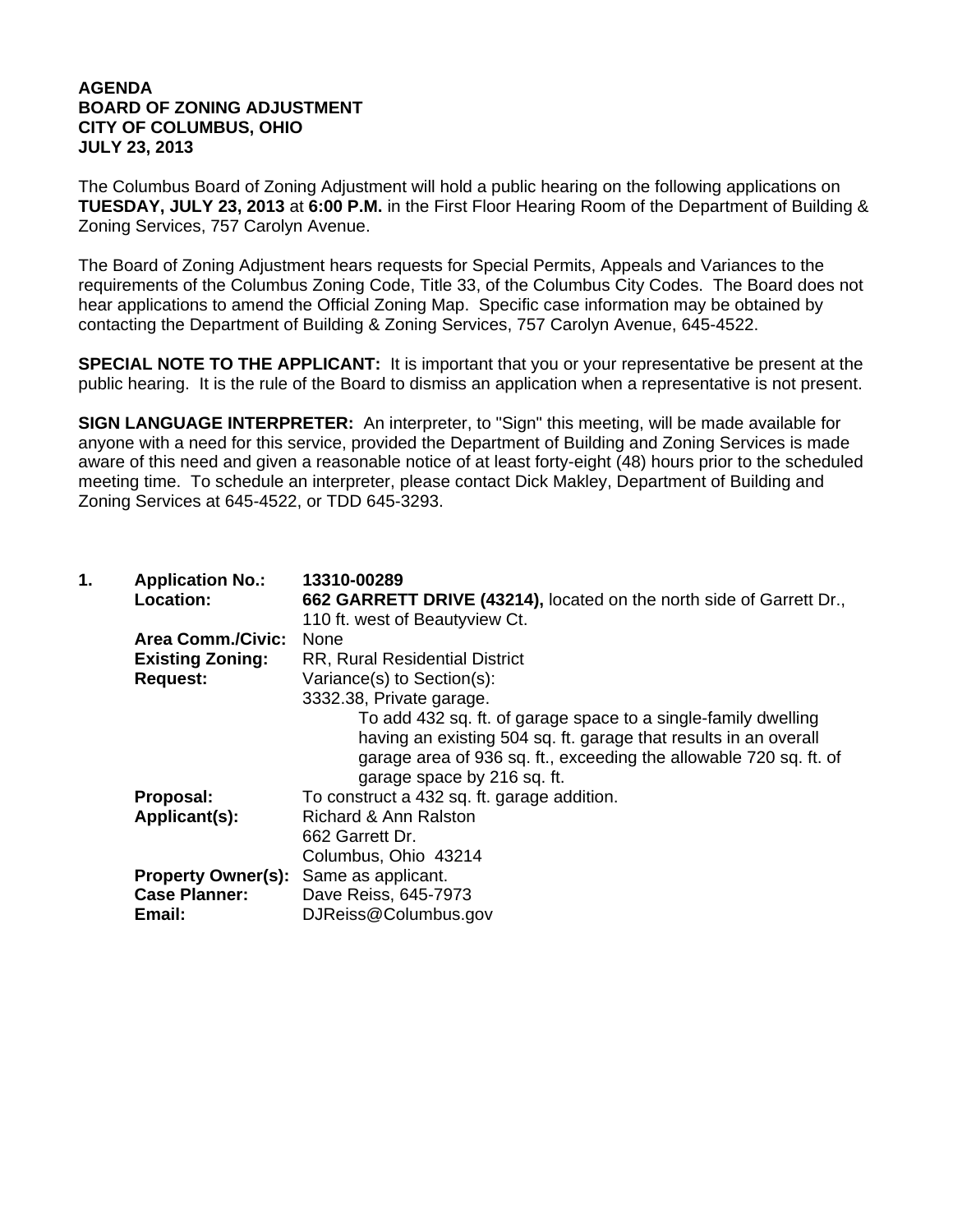| 2. | <b>Application No.:</b>   | 13310-00331                                                           |
|----|---------------------------|-----------------------------------------------------------------------|
|    | <b>Location:</b>          | 324 DERING AVENUE (43207), located on the north side of Dering Ave.,  |
|    |                           | Area Comm./Civic: Far South Area Commission                           |
|    | <b>Existing Zoning:</b>   | M, Manufacturing District                                             |
|    | <b>Request:</b>           | Variances(s) to Section(s):                                           |
|    |                           | 3363.24, Building lines in an M-manufacturing district.               |
|    |                           | To reduce the required building setback from 25 ft. to 0 ft.          |
|    |                           | 3309.14, Height districts.                                            |
|    |                           | To increase the allowable height of a cooling tower from 35 ft. to 60 |
|    |                           | ft.                                                                   |
|    | Proposal:                 | To construct a building addition to an existing resin plant.          |
|    | Applicant(s):             | Dan Yinger; c/o Capital Resin Corporation                             |
|    |                           | 324 Dering Ave.                                                       |
|    |                           | Columbus, Ohio 43207                                                  |
|    | <b>Property Owner(s):</b> | Hansen Properties, L.L.C.                                             |
|    |                           | 324 Dering Ave.                                                       |
|    |                           | Columbus, Ohio 43207                                                  |
|    | <b>Case Planner:</b>      | Dave Reiss, 645-7973                                                  |
|    | Email:                    | DJReiss@Columbus.gov                                                  |
|    |                           |                                                                       |

| 3. | <b>Application No.:</b>  | 13310-00336                                                                           |
|----|--------------------------|---------------------------------------------------------------------------------------|
|    | Location:                | 237 NORTH CHAMPION AVENUE (43203), located on the west side of                        |
|    |                          | Champion Ave., at the terminii of Hawthorne Ave. and of Phale D. Hale Dr.             |
|    | <b>Area Comm./Civic:</b> | Near East                                                                             |
|    | <b>Existing Zoning:</b>  | <b>ARLD, Apartment Residential District</b>                                           |
|    | <b>Request:</b>          | Variances(s) to Section(s):                                                           |
|    |                          | 3333.11, ARLD area district requirements.                                             |
|    |                          | To reduce the area requirement for an apartment building from                         |
|    |                          | 2,500 sq. ft. per dwelling unit to 1,500 sq. ft. per dwelling unit.                   |
|    |                          | 3333.24, Rear yard.                                                                   |
|    |                          | To reduce the required rear yard from 25% of the total lot area to                    |
|    |                          | 15% of the total lot area.                                                            |
|    | Proposal:                | To construct an apartment building.                                                   |
|    | Applicant(s):            | Columbus Metropolitan Housing Authority; c/o Catherine Cunningham;                    |
|    |                          | Kegler, Brown, Hill & Ritter Co., L.P.A.                                              |
|    |                          | 65 E. State St., Suite 1800                                                           |
|    |                          | Columbus, Ohio 43215                                                                  |
|    |                          | <b>Property Owner(s):</b> Tom Williamson; c/o Columbus Metropolitan Housing Authority |
|    |                          | 880 E. 11th Ave.                                                                      |
|    |                          | Columbus, Ohio 43211                                                                  |
|    | <b>Case Planner:</b>     | Dave Reiss, 645-7973                                                                  |
|    | Email:                   | DJReiss@Columbus.gov                                                                  |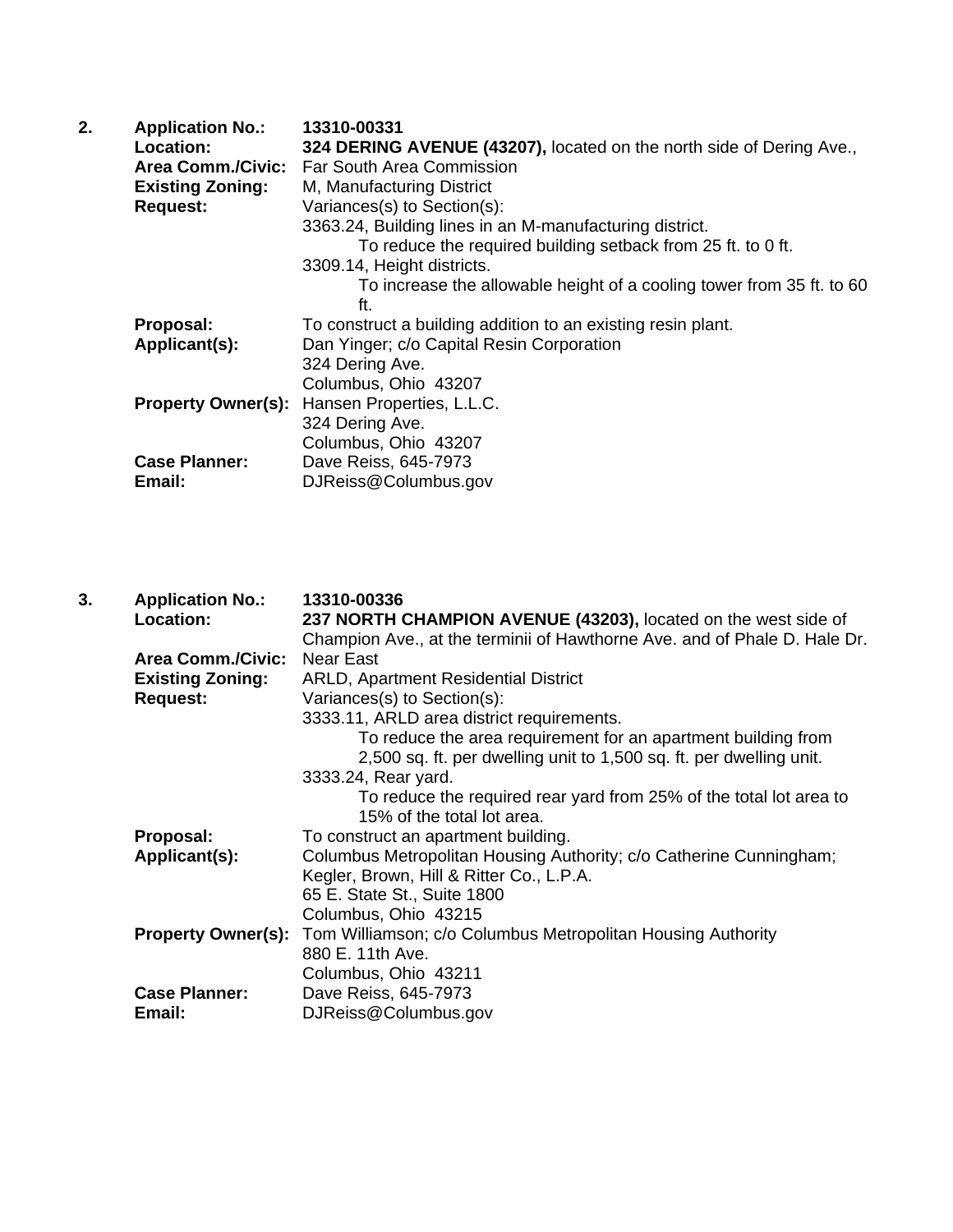| 4. | <b>Application No.:</b>   | 13310-00392                                                           |
|----|---------------------------|-----------------------------------------------------------------------|
|    | Location:                 | 17 BUTTLES AVENUE (43215), located at the southwest corner of Buttles |
|    |                           | Ave. and High Street                                                  |
|    | <b>Area Comm./Civic:</b>  | Victorian Village Commission                                          |
|    | <b>Existing Zoning:</b>   | C-4, Commercial District                                              |
|    | <b>Request:</b>           | Variance(s) to Section(s):                                            |
|    |                           | 3312.49, Minimum numbers of parking spaces required.                  |
|    |                           | To reduce the minimum number of additional parking spaces from        |
|    |                           | 26 to $\Omega$                                                        |
|    | Proposal:                 | A change of use from retail to restaurant.                            |
|    | Applicant(s):             | Malika DeSilva                                                        |
|    |                           | 558 West 2nd Avenue                                                   |
|    |                           | Columbus, Ohio 43201                                                  |
|    | <b>Property Owner(s):</b> | The Wood Companies                                                    |
|    |                           | 21 West Hubbard Avenue, Ste D.                                        |
|    |                           | Columbus, Ohio 43215                                                  |
|    | <b>Case Planner:</b>      | Jamie Freise, 645-6350                                                |
|    | Email:                    | JFFreise@Columbus.gov                                                 |

| 5. | <b>Application No.:</b>             | 13310-00455                                                            |
|----|-------------------------------------|------------------------------------------------------------------------|
|    | Location:                           | 414 BENEDETTI AVENUE (43213), located at the southeast corner of       |
|    |                                     | Benedetti Avenue and Stockton-Trail Way.                               |
|    | <b>Area Comm./Civic:</b>            | <b>Far East Area Commission</b>                                        |
|    | <b>Existing Zoning:</b>             | PUD-8, Planned Unit Development District                               |
|    | <b>Request:</b>                     | Variance(s) to Section(s):                                             |
|    |                                     | 3311.09, Approved planned unit development districts registered.       |
|    |                                     | To allow a deck to encroach into a rear setback.                       |
|    | Proposal:                           | To modify PUD development standards by constructing a deck 8 feet into |
|    |                                     | the 20' rear yard setback.                                             |
|    | Applicant(s):                       | <b>Matthias and Donna Held</b>                                         |
|    |                                     | 414 Benedetti Avenue                                                   |
|    |                                     | Columbus, Ohio 43213                                                   |
|    | <b>Property Owner(s):</b> Applicant |                                                                        |
|    | <b>Case Planner:</b>                | Jamie Freise, 645-6350                                                 |
|    | Email:                              | JFFreise@Columbus.gov                                                  |